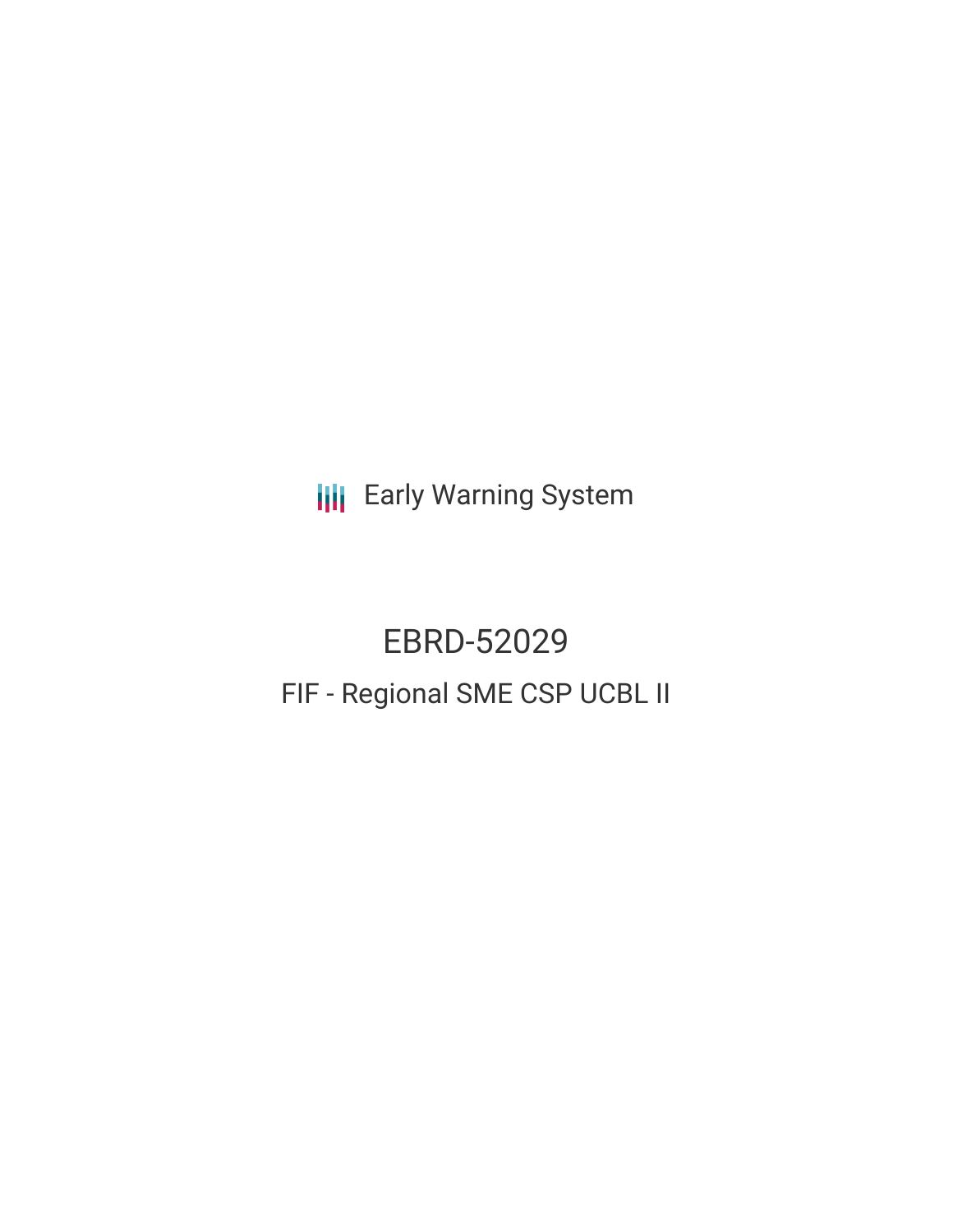

# **Quick Facts**

| <b>Countries</b>               | Bosnia and Herzegovina                                  |
|--------------------------------|---------------------------------------------------------|
| <b>Financial Institutions</b>  | European Bank for Reconstruction and Development (EBRD) |
| <b>Status</b>                  | Proposed                                                |
| <b>Bank Risk Rating</b>        | FI                                                      |
| <b>Voting Date</b>             | 2021-08-10                                              |
| <b>Borrower</b>                | UNICREDIT BANK AD BANJA LUKA                            |
| <b>Sectors</b>                 | Finance                                                 |
| <b>Investment Type(s)</b>      | Loan                                                    |
| <b>Investment Amount (USD)</b> | $$5.26$ million                                         |
| <b>Project Cost (USD)</b>      | $$5.26$ million                                         |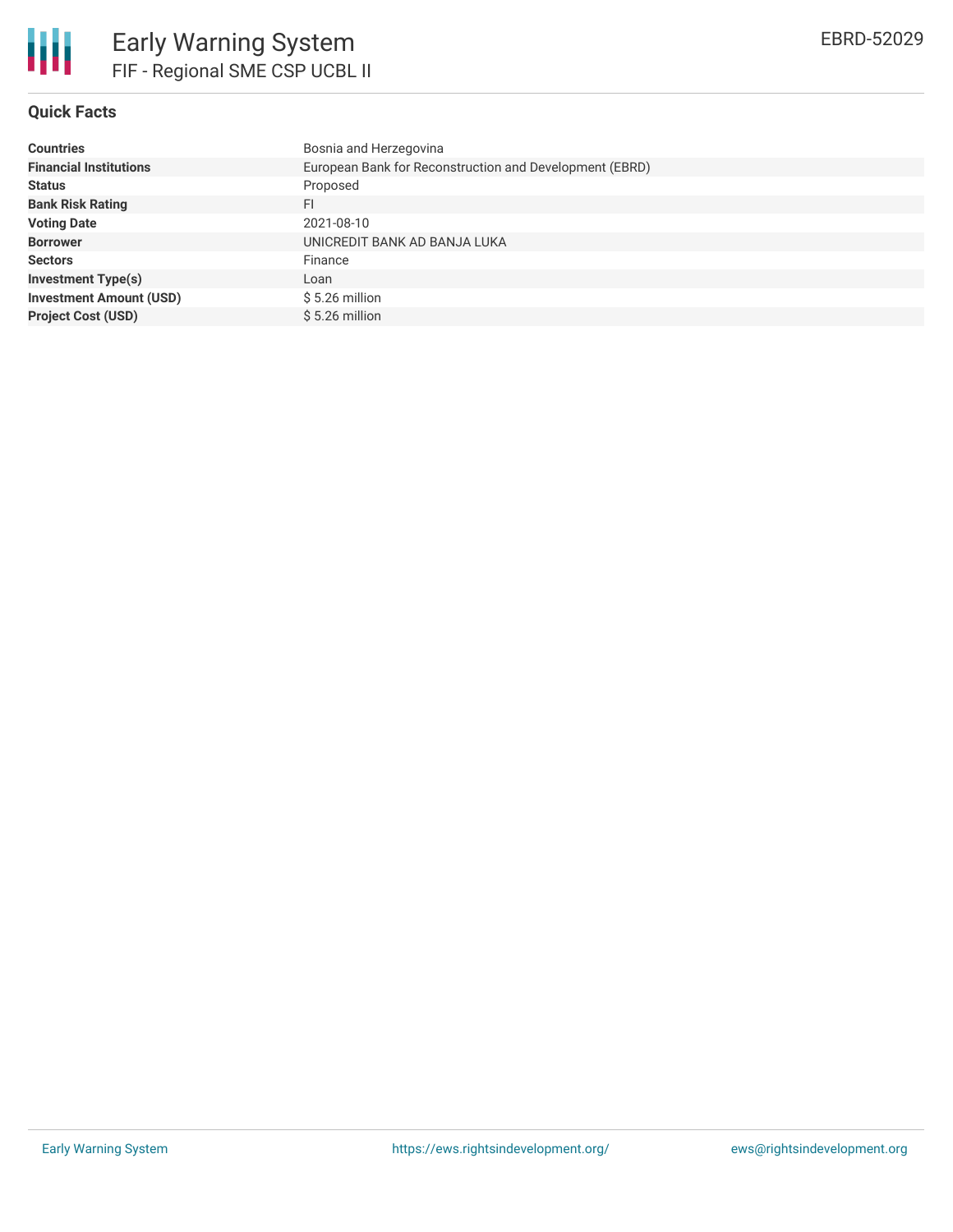

# **Project Description**

According to the bank website, the project consists of a provision of a senior secured loan guaranteed by UC SpA of up to EUR 5m under FIF - Regional SME CSP in two equal tranches. The 2nd tranche is uncommitted and its commitment will be at EBRD's sole discretion.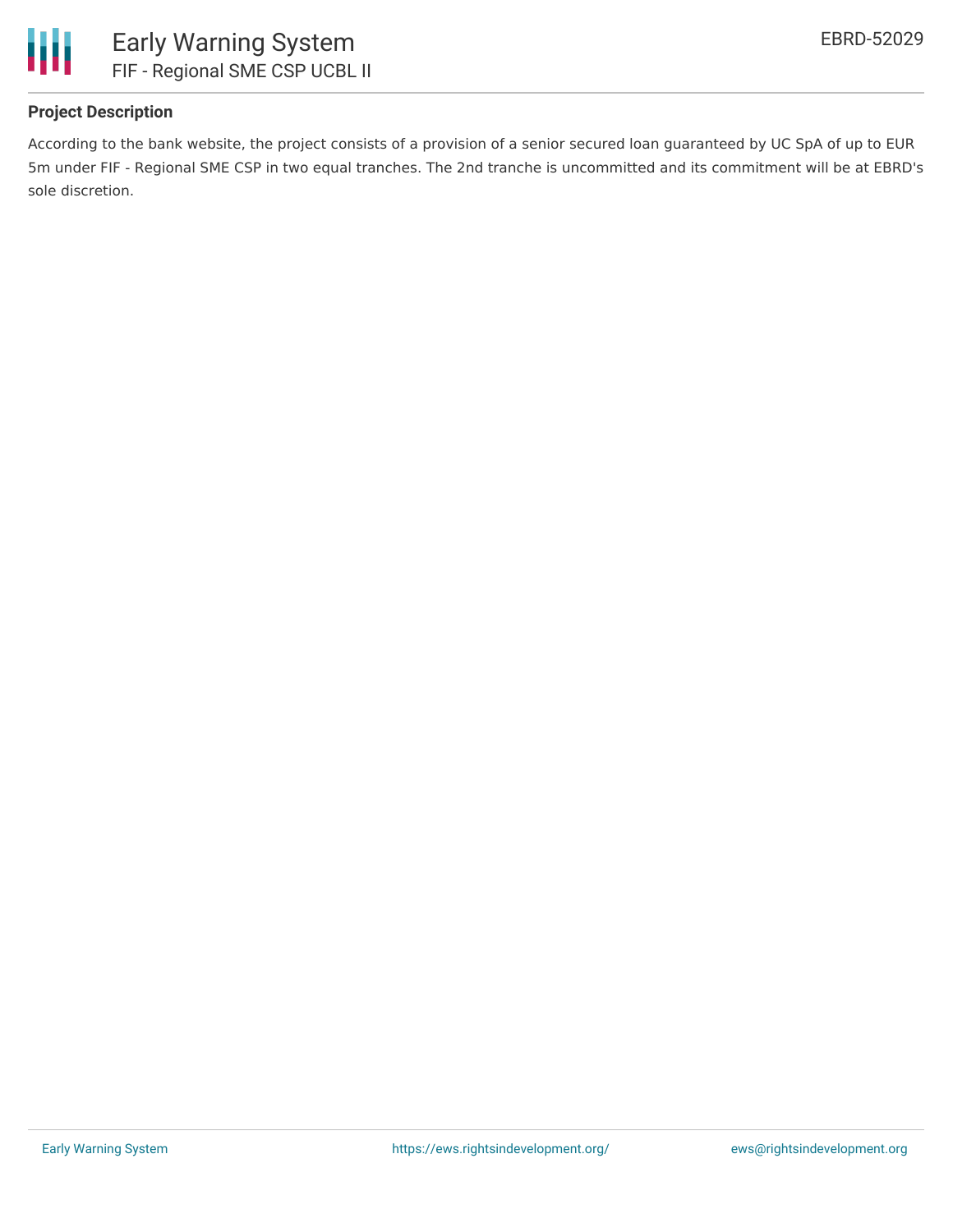

#### **Investment Description**

European Bank for Reconstruction and Development (EBRD)

### **Financial Intermediary**

Financial Intermediary: A commercial bank or financial institution that receives funds from a development bank. A financial intermediary then lends these funds to their clients (private actors) in the form of loans, bonds, guarantees and equity shares. Financial intermediaries include insurance, pension and equity funds. The direct financial relationship is between the development bank and the financial intermediary.

[UniCredit](file:///actor/3664/) Bank AD Banja Luka (Financial Intermediary)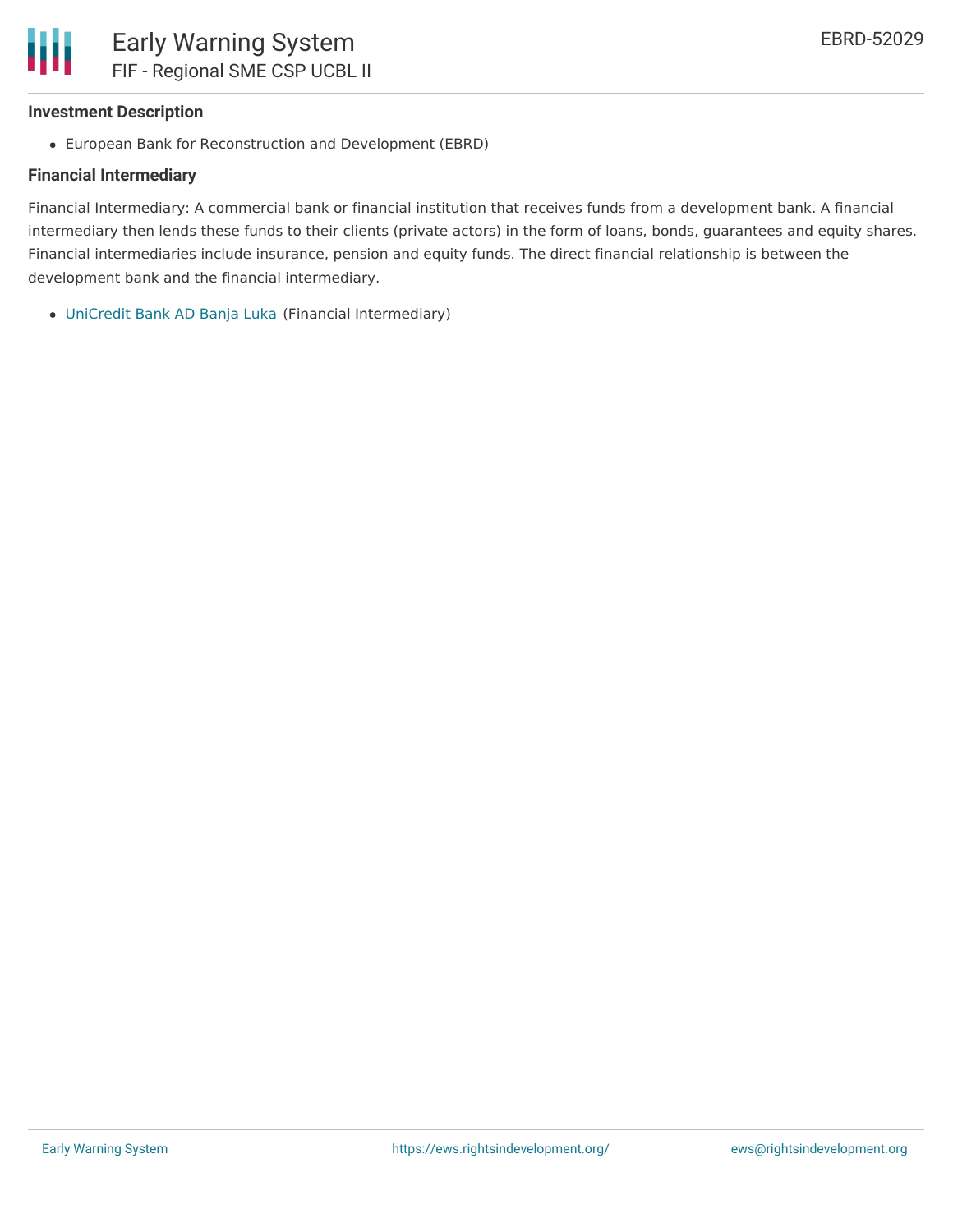

### **Contact Information**

COMPANY CONTACT INFORMATION

Dragana Gavrilovicdragana.gavrilovic@unicreditgroup.ba+387 51 243 235https://www.unicreditbank-bl.ba/en/onama.htmlUniCredit Bank a.d. Banjaluka

Marije Bursac 7, 78000 Banjaluka,

Bosnia and Herzegovina

ACCESS TO INFORMATION

You can request information by emailing: accessinfo@ebrd.com or by using this electronic form: https://www.ebrd.com/eform/information-request

#### ACCOUNTABILITY MECHANISM OF EBRD

The Project Complaint Mechanism (PCM) is the independent complaint mechanism and fact-finding body for people who have been or are likely to be adversely affected by an European Bank for Reconstruction and Development (EBRD)-financed project. If you submit a complaint to the PCM, it may assess compliance with EBRD's own policies and procedures to prevent harm to the environment or communities or it may assist you in resolving the problem that led to the complaint through a dialogue with those implementing the project. Additionally, the PCM has the authority to recommend a project be suspended in the event that harm is imminent.

You can contact the PCM at: pcm@ebrd.com or you can submit a complaint online using an online form at: http://www.ebrd.com/eform/pcm/complaint\_form?language=en

You can learn more about the PCM and how to file a complaint at: http://www.ebrd.com/work-with-us/project-finance/projectcomplaint-mechanism.html